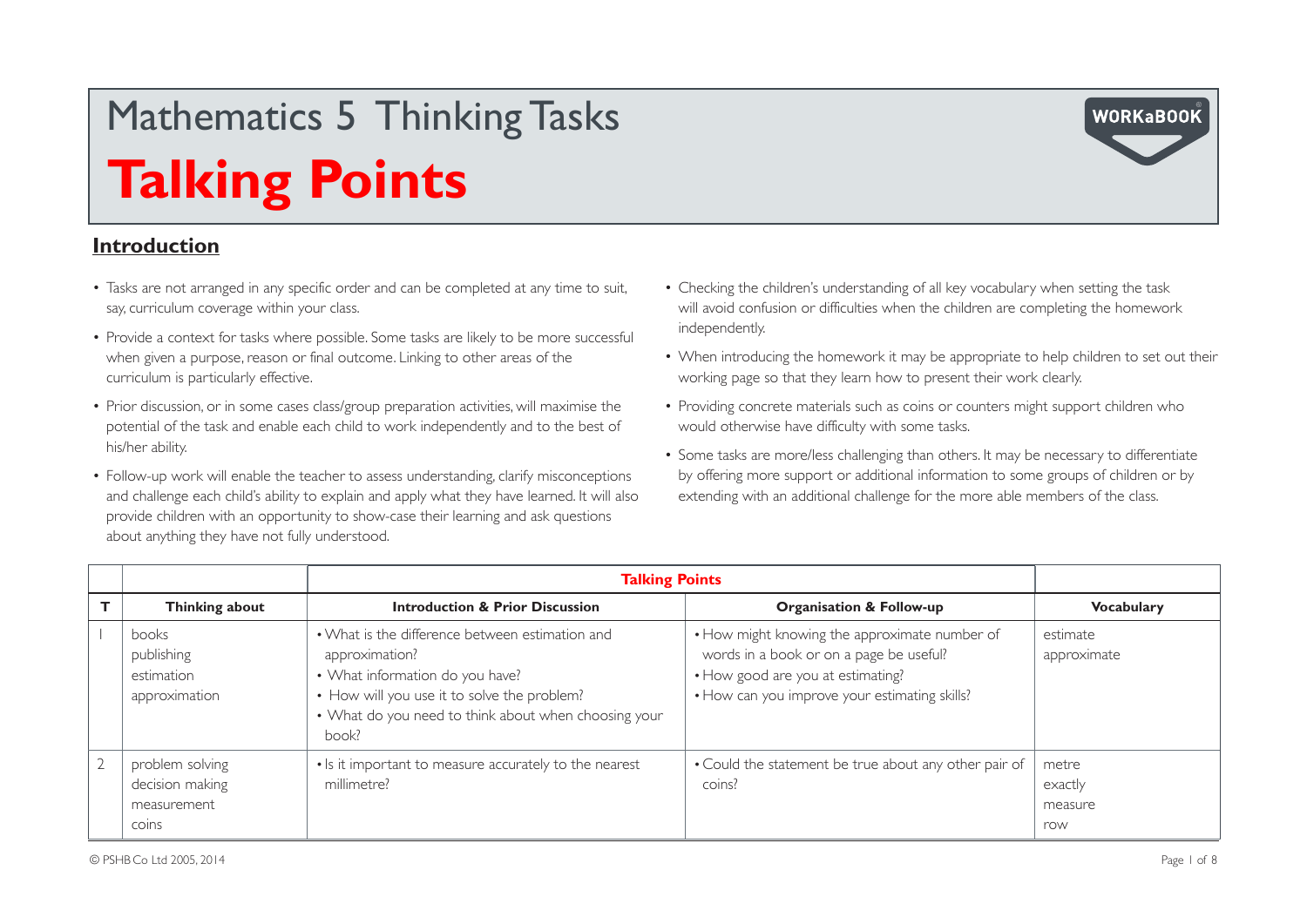

|                |                                                                                      | <b>Talking Points</b>                                                                                                                                                                                                                 |                                                                                                                                                                                                                                                                                         |                                                                      |
|----------------|--------------------------------------------------------------------------------------|---------------------------------------------------------------------------------------------------------------------------------------------------------------------------------------------------------------------------------------|-----------------------------------------------------------------------------------------------------------------------------------------------------------------------------------------------------------------------------------------------------------------------------------------|----------------------------------------------------------------------|
| T.             | Thinking about                                                                       | <b>Introduction &amp; Prior Discussion</b>                                                                                                                                                                                            | <b>Organisation &amp; Follow-up</b>                                                                                                                                                                                                                                                     | <b>Vocabulary</b>                                                    |
| 3              | numbers<br>fact recall                                                               | . What sorts of number facts might you use?<br>• Can you identify any everyday facts as well as<br>mathematical facts?                                                                                                                | • Did you find any patterns?<br>• Do any numbers behave in a similar way?<br>• Which numbers had the most facts?                                                                                                                                                                        | odd/even<br>multiple<br>square/prime/ triangular<br>number<br>factor |
| $\overline{4}$ | time management<br>fractions                                                         | • Why is the denominator 24?<br>• How do we convert fractions to their simplest form?<br>• Which fraction family will you use?                                                                                                        | . What have you learned about how you spend your<br>time?                                                                                                                                                                                                                               | fraction<br>round up                                                 |
| 5              | money management<br>budgeting<br>money<br>percentages                                | . What maths will you need to use to complete the task?<br>• How do we find 10% of an amount?<br>. Will it be necessary to round up/down totals to the<br>nearest whole?                                                              | . What does this tell you about the pricing of goods<br>in shops?                                                                                                                                                                                                                       | bill reduction<br>total<br>%                                         |
| 6              | vehicle registration<br>research<br>ordering<br>data collection<br>interpreting data | . Why do you think vehicles have registration plates?<br>. What do you know about vehicle registration plates?<br>• Look at an example of a registration plate. Can you see a<br>pattern/structure/system to the letters and numbers? | • What information do vehicle registration numbers<br>contain that might be useful?<br>• How might this information be useful and who might<br>use it?<br>· Provision might need to be made for children who<br>do not have access to the internet.                                     | alphabetical order<br>date order<br>Area code<br>Age Identifier      |
| 7              | problem solving<br>decision making<br>money management                               | • Before calculating which of the options would you<br>choose and why? Ideas and reasons why could be shared<br>in groups.                                                                                                            | . Was the outcome as you expected? Why?<br>• How might this the information be useful?                                                                                                                                                                                                  | double<br>most                                                       |
| 8              | problem solving<br>spatial awareness<br>drawing                                      | . What might help you to record this task and keep track<br>of the different shapes?                                                                                                                                                  | . What strategies did you use to help you?<br>• The 2nd part is aimed at arriving at a negative<br>outcome, ie, in a similar shape, 26 rectangles are not<br>possible.<br>• Opportunity to explore further if similar shapes can<br>be drawn from 4x2, 3x3 grids [30, 36 respectively]. | rectangle<br>diagram<br>similar                                      |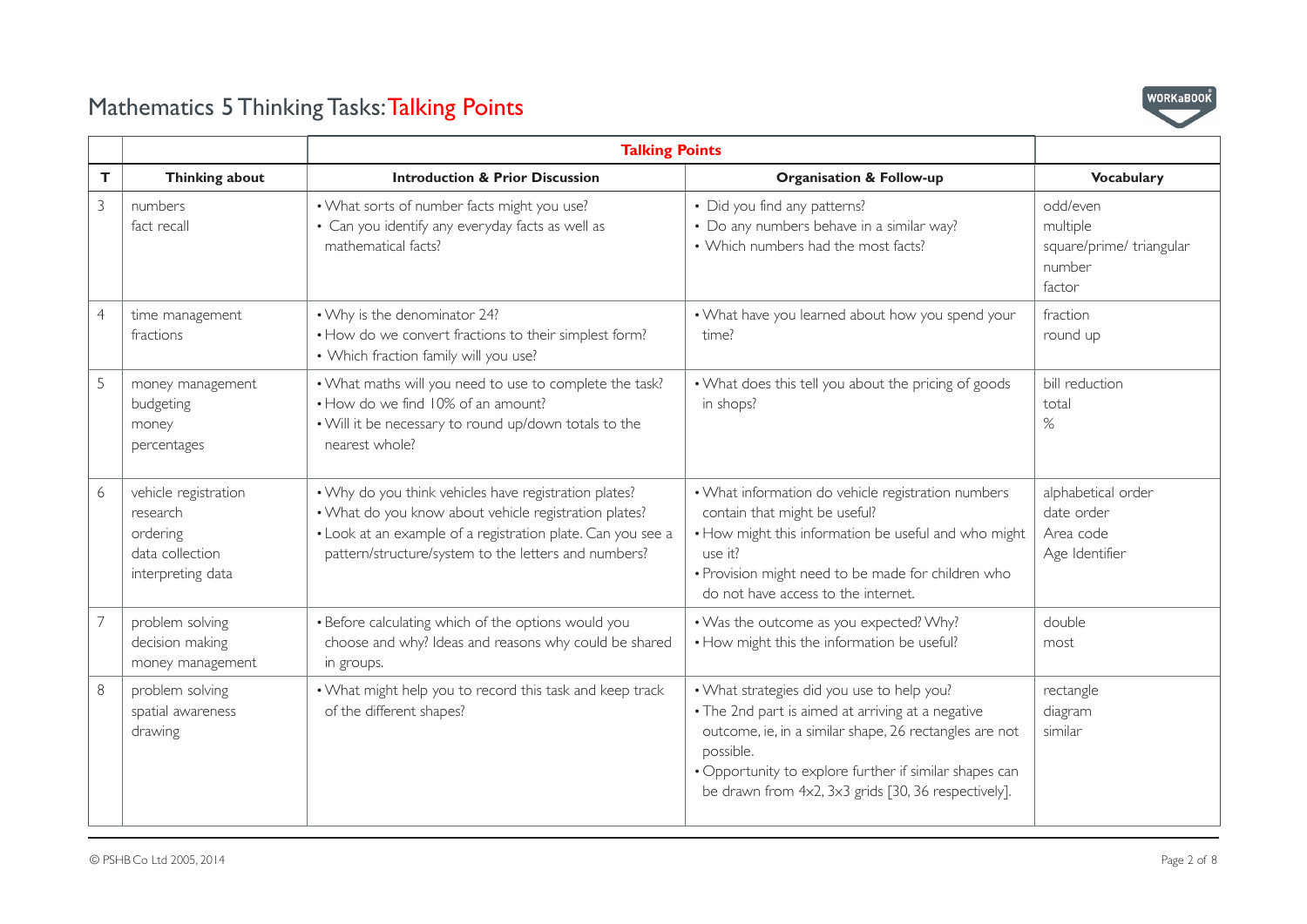

|                 |                                                                                                                                                                | <b>Talking Points</b>                                                                                                                                                                                                                                                                         |                                                                                                                                                                                                                                                                                                                                                                                           |                                                                                      |
|-----------------|----------------------------------------------------------------------------------------------------------------------------------------------------------------|-----------------------------------------------------------------------------------------------------------------------------------------------------------------------------------------------------------------------------------------------------------------------------------------------|-------------------------------------------------------------------------------------------------------------------------------------------------------------------------------------------------------------------------------------------------------------------------------------------------------------------------------------------------------------------------------------------|--------------------------------------------------------------------------------------|
| T               | Thinking about                                                                                                                                                 | <b>Introduction &amp; Prior Discussion</b>                                                                                                                                                                                                                                                    | <b>Organisation &amp; Follow-up</b>                                                                                                                                                                                                                                                                                                                                                       | <b>Vocabulary</b>                                                                    |
| 9               | time management<br>timetabling<br>data collection<br>interpreting data<br>presentation of ideas                                                                | . What is meant by 'a typical week'? What sort of week<br>would not be typical?<br>. What activity headings will you include?<br>· How might you collect your data?                                                                                                                           | • Activities identified on the table are for<br>exemplification purposes only children may select<br>their own.<br>. What have you learned about yourself and your use<br>of time this week?                                                                                                                                                                                              | typical<br>data                                                                      |
| $\overline{10}$ | problem solving<br>research<br>planning investigations<br>presentation of ideas<br>data collection<br>physical exercise<br>healthy lifestyle<br>making choices | • What is meant by a step? (toe by toe or stride)<br>• How would you measure a step? (agree class definition<br>either toe by toe or full stride)<br>. What is your average step/stride length?<br>• How would you measure your step/stride?<br>• How far is 12 000 steps in your estimation? | • Possible link to science, PE, PSHE and the<br>importance of exercise in a healthy lifestyle.<br>. The task may also lend itself to a written report<br>using bullet points and a clear simple, layout.<br>• The emphasis of the task is on how they would use<br>information to investigate the number of steps they<br>take in a day rather than on calculating an accurate<br>answer. | table<br>calculate<br>total                                                          |
| $\perp$         | money<br>planning<br>research<br>budgeting<br>financial management<br>currency exchange                                                                        | • What is meant by 'a European country'?<br>. What European currencies are they aware of?<br>• How might you find out about different currencies?                                                                                                                                             | · Possible link to modern foreign languages and<br>cultural studies.<br>• Potential for group discussion and team work in<br>planning the choice of country and activities to be<br>undertaken on trip.<br>. What have you learned about preparing for a trip?<br>. What have you found out about currency exchange?                                                                      | European<br>budget<br>table<br>estimate<br>total amount<br>currency<br>exchange rate |
| 12              | problem solving<br>decision making<br>spatial awareness<br>measurement                                                                                         | . What do you know about area and perimeter?<br>• Which statement appears most reasonable?<br>. How will you test each statement?                                                                                                                                                             | • Link to work on area and perimeter.<br>. What have you learned about area and perimeter?                                                                                                                                                                                                                                                                                                | rectangular<br>perimeter<br>area<br>twice                                            |
| 3               | spatial awareness<br>estimation<br>drawing<br>measurement<br>calculation                                                                                       | . What equipment will you require?<br>• How much string do you think it might take?                                                                                                                                                                                                           | • How accurate was your calculation?<br>• How close was your estimation?                                                                                                                                                                                                                                                                                                                  | length<br>width<br>height<br>area<br>volume                                          |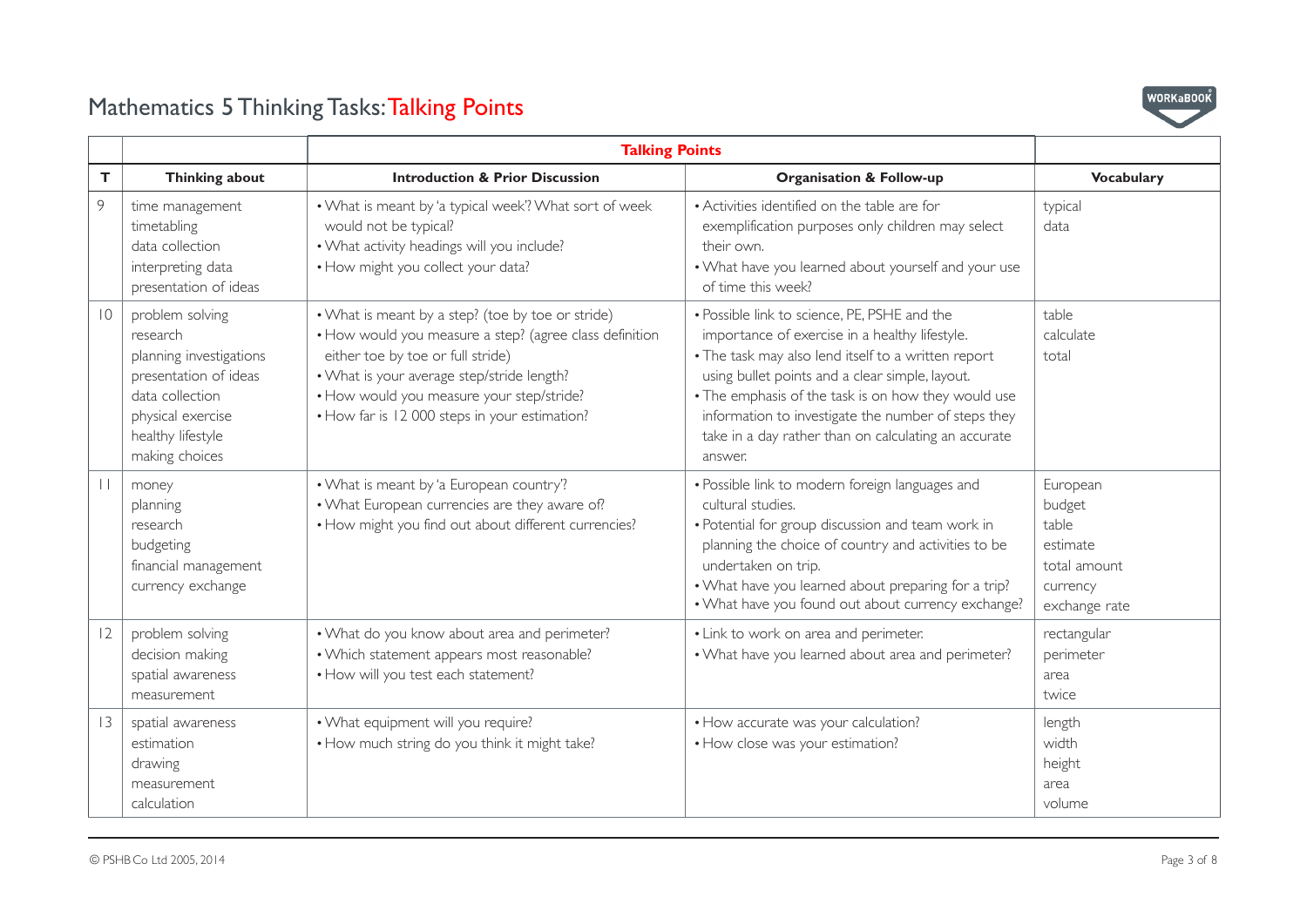

|    |                                                                                                                                     | <b>Talking Points</b>                                                                                                                                                                                                                                                                                         |                                                                                                                                                                                                             |                                                   |
|----|-------------------------------------------------------------------------------------------------------------------------------------|---------------------------------------------------------------------------------------------------------------------------------------------------------------------------------------------------------------------------------------------------------------------------------------------------------------|-------------------------------------------------------------------------------------------------------------------------------------------------------------------------------------------------------------|---------------------------------------------------|
| Т  | Thinking about                                                                                                                      | <b>Introduction &amp; Prior Discussion</b>                                                                                                                                                                                                                                                                    | <b>Organisation &amp; Follow-up</b>                                                                                                                                                                         | <b>Vocabulary</b>                                 |
| 4  | spatial awareness<br>systematic investigation<br>angles<br>dial reading                                                             | . What do you know about angles?<br>. What do you need to know in order to carry out this<br>investigation?<br>. What does it mean when it says 'work methodically'?                                                                                                                                          | • Link to work on angles.<br>• Reference L21<br>. What strategies did you use to help you?                                                                                                                  | angle<br>hour hand<br>minute hand<br>methodically |
| 15 | history<br>chronology<br>Roman numerals in<br>context<br>planning and decision<br>making<br>creativity and presentation<br>design   | • What is the difference between numerical and<br>chronological order?<br>• What makes a good poster? (potential for group<br>discussion)<br>. What is the purpose of your poster?<br>. What are the key features of your poster?<br>. What might be the best orientation of the page to suit<br>your design? | • Possible link to either history or English studies.<br>• Children should plan poster first and then decide<br>which page orientation best suits their work. Grey<br>pages could be used for this.         | chronological                                     |
| 16 | weather prediction and<br>recording<br>fair testing procedures<br>data collection - methods<br>and sources<br>reading a thermometer | • What range of temperatures might you expect at this<br>time of year?<br>• How might you collect your information?<br>. What will the information table look like?<br>. What might be the best orientation of the page to suit<br>your design?                                                               | · Possible link to science or English studies.<br>• E5 P29c looks at writing a weather report.<br>• Children should plan their table first and then decide<br>which page orientation best suits their work. | consecutive<br>prediction<br>table<br>accuracy    |
| 17 | spatial awareness<br>properties of shapes<br>design                                                                                 | . Look at a range of everyday objects. How does their<br>shape facilitate their purpose? Could they be any other<br>shape?                                                                                                                                                                                    | · Possible link to work on 3-D shapes or design.<br>• Why do certain shapes rarely appear as man-made<br>objects?                                                                                           | cuboid<br>cylindrical<br>sphere                   |
| 8  | symmetry<br>spatial awareness<br>drawing<br>design<br>creativity                                                                    | . What is meant by symmetrical?<br>• How would you test to see if something were<br>symmetrical?<br>. What might be the best orientation of the page to suit<br>your drawings?                                                                                                                                | • Children should plan first and decide which page<br>orientation best suits their work.                                                                                                                    | symmetry<br>symmetrical                           |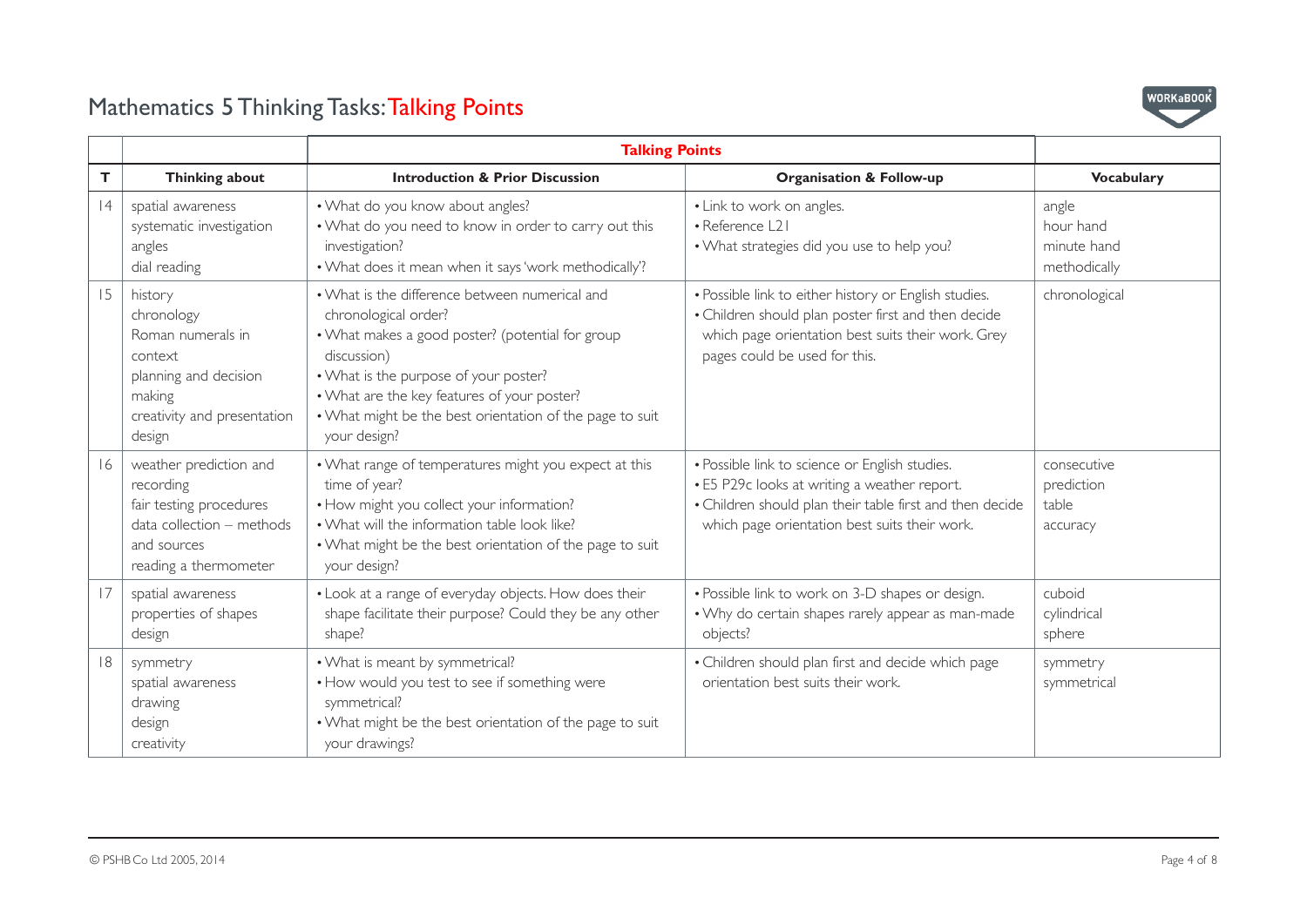

| т  | Thinking about                                                                                                                                                                                                                                                                                                                                                                                            |                                                                                                                                                                                                                                                                            |        |          | <b>Introduction &amp; Prior Discussion</b> |                                                                                                                                                                                                                                                                                                                                                                                                                                         | <b>Organisation &amp; Follow-up</b>                                                                                                                                                                                                                                                                                                                                                          | <b>Vocabulary</b>   |
|----|-----------------------------------------------------------------------------------------------------------------------------------------------------------------------------------------------------------------------------------------------------------------------------------------------------------------------------------------------------------------------------------------------------------|----------------------------------------------------------------------------------------------------------------------------------------------------------------------------------------------------------------------------------------------------------------------------|--------|----------|--------------------------------------------|-----------------------------------------------------------------------------------------------------------------------------------------------------------------------------------------------------------------------------------------------------------------------------------------------------------------------------------------------------------------------------------------------------------------------------------------|----------------------------------------------------------------------------------------------------------------------------------------------------------------------------------------------------------------------------------------------------------------------------------------------------------------------------------------------------------------------------------------------|---------------------|
| 9  | symmetry<br>spatial awareness<br>planning<br>design<br>creativity                                                                                                                                                                                                                                                                                                                                         | . Key idea: squares which touch a coloured square on only<br>one side can be coloured in but not all possible squares<br>have to be coloured.<br>. How will you find the centre of the page?<br>• What might be the best orientation of the page to suit<br>your drawings? |        |          |                                            |                                                                                                                                                                                                                                                                                                                                                                                                                                         | • Opportunity for paired working to explore the key<br>idea before they begin on their own designs.<br>• Children should plan first and decide which page<br>orientation best suits their work.<br>• Rotating the page as they work on their design will<br>enable children to check symmetry.                                                                                               | symmetrical         |
| 20 | problem solving<br>spatial relationships<br>visualisation<br>geometric vocabulary and<br>skills<br>area<br>design and creativity                                                                                                                                                                                                                                                                          | · Key ideas:<br>- all pieces must touch.<br>- all pieces must be flat.<br>- no pieces may overlap.<br>pieces may be rotated and/or flipped.<br>. What are the basic shapes within the Tangram?                                                                             |        |          |                                            |                                                                                                                                                                                                                                                                                                                                                                                                                                         | . Two coloured writing pages will be needed for this<br>task. It would be preferable to use two facing pages.<br>• The Tangram pieces must be cut out carefully<br>through the centre of the white lines to ensure they<br>fit together accurately. It might be helpful to stick the<br>Tangram on card before cutting out the shapes.<br>. Were there any polygons that you could not make? | Tangram<br>polygons |
| 21 | problem solving<br>• Key idea:<br>decision making<br>- make the largest possible number of triangles by<br>drawing lines from point to point across a polygon.<br>spatial awareness<br>. Which key facts might help you with this task?<br>drawing<br>. What do you need to think about?<br>investigation<br>. What might help you to find a pattern?<br>geometry<br>• How might you record your results? |                                                                                                                                                                                                                                                                            |        |          |                                            | • Two coloured, facing writing pages will be needed.<br>points<br>· Key facts:<br>plot<br>- diagonals divide polygons into triangles;<br>clockwise<br>- the sum of the inside angles of a triangle is<br>rule<br>180 <sup>o</sup> and a quadrilateral is 360 <sup>o</sup> .<br>diagonal<br>• The pattern children should notice is that the largest<br>number of triangles is 2 less than the number of<br>sides or points - see table. |                                                                                                                                                                                                                                                                                                                                                                                              |                     |
|    |                                                                                                                                                                                                                                                                                                                                                                                                           | Polygon                                                                                                                                                                                                                                                                    | square | pentagon | hexagon                                    | heptagon                                                                                                                                                                                                                                                                                                                                                                                                                                | . How might you use what you know about the<br>number of triangles in a polygon to find the sum of                                                                                                                                                                                                                                                                                           |                     |
|    |                                                                                                                                                                                                                                                                                                                                                                                                           | # sides                                                                                                                                                                                                                                                                    | 4      | 5        | 6                                          | 7                                                                                                                                                                                                                                                                                                                                                                                                                                       | the inside angles of any polygon?                                                                                                                                                                                                                                                                                                                                                            |                     |
|    |                                                                                                                                                                                                                                                                                                                                                                                                           | 5<br>$\overline{c}$<br>3<br>4<br># triangles                                                                                                                                                                                                                               |        |          |                                            |                                                                                                                                                                                                                                                                                                                                                                                                                                         | . How might you use what you know to calculate the<br>number of triangles in a decagon without drawing it<br>and then to calculate the sum of its inside angles?<br>. What's the formula?<br>$\cdot x$ = number of sides; $(x - 2)180$ = sum of the<br>interior angles                                                                                                                       |                     |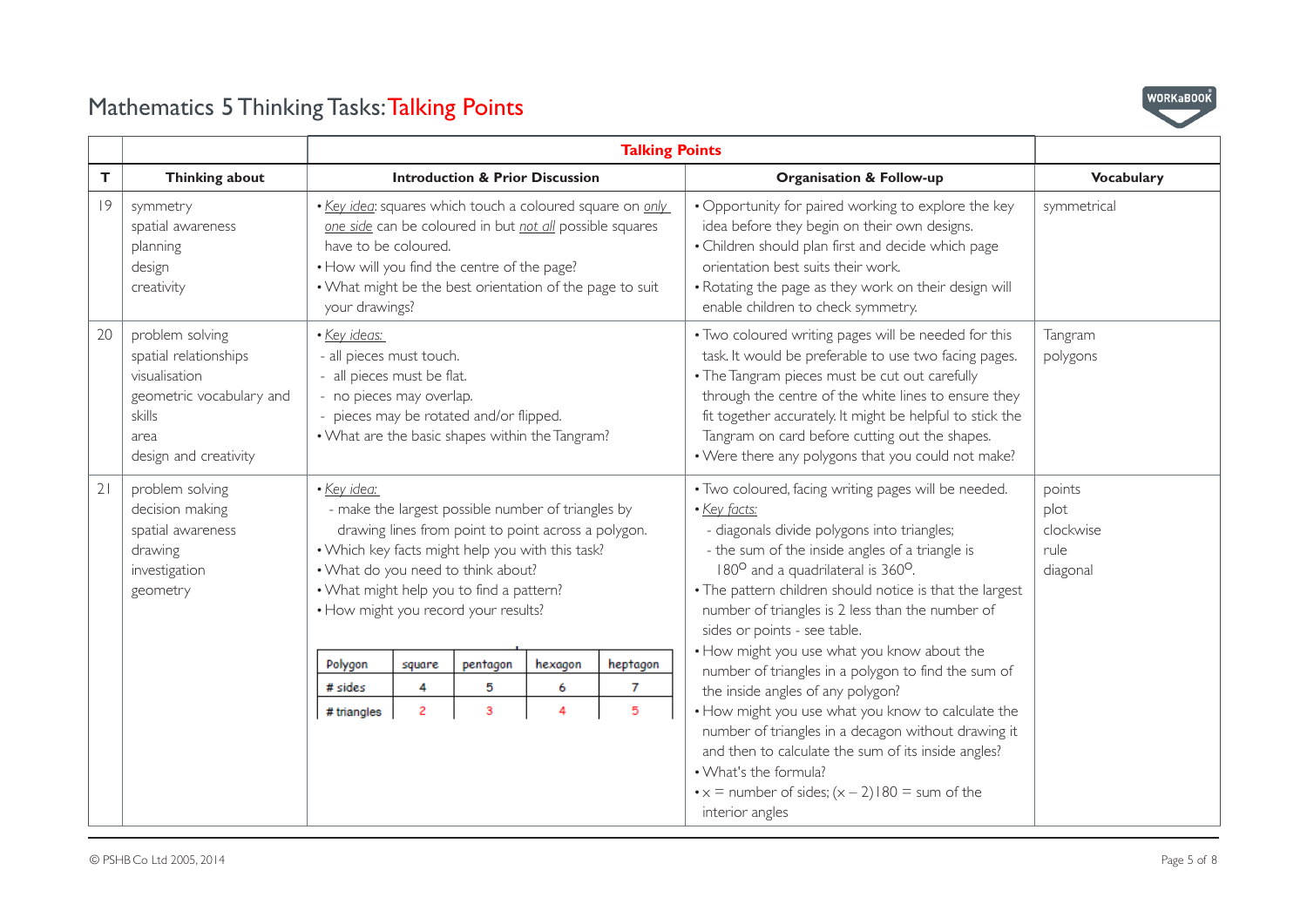

|    |                                                                                                           | <b>Talking Points</b>                                                                                                                                                                                                                                                                                                                |                                                                                                                                                                                                                                                                                                                 |                                                              |
|----|-----------------------------------------------------------------------------------------------------------|--------------------------------------------------------------------------------------------------------------------------------------------------------------------------------------------------------------------------------------------------------------------------------------------------------------------------------------|-----------------------------------------------------------------------------------------------------------------------------------------------------------------------------------------------------------------------------------------------------------------------------------------------------------------|--------------------------------------------------------------|
| T. | <b>Thinking about</b>                                                                                     | <b>Introduction &amp; Prior Discussion</b>                                                                                                                                                                                                                                                                                           | <b>Organisation &amp; Follow-up</b>                                                                                                                                                                                                                                                                             | <b>Vocabulary</b>                                            |
| 22 | symmetry<br>spatial awareness<br>visualisation<br>design<br>creativity                                    | • What word describes the image you are creating?<br>. What do you need to think about when setting out your<br>work?<br>. Which letters are likely to be easier to use for this<br>purpose? Why?                                                                                                                                    | • Children should plan first and decide which page<br>orientation best suits their work.                                                                                                                                                                                                                        | mirror line<br>reflect                                       |
| 23 | books<br>publishing<br>approximating<br>calculating                                                       | . What key information do you need to use?<br>. How will you set out your calculations to show your<br>working method?                                                                                                                                                                                                               | . Why is it useful to know how much space your<br>writing takes up?<br>. When might you use this information?                                                                                                                                                                                                   | average                                                      |
| 24 | mathematical problems<br>and<br>patterns<br>measurement<br>proportion<br>design<br>creativity<br>research | · Key idea: proportion<br>. What does proportion mean?<br>. How much of your height is taken up by your legs? How<br>many hands fit into the length of your arms?                                                                                                                                                                    | • Opportunity for groups to discuss what is meant by<br>proportion.<br>· Possible link to studies in science or art.<br>• Reference the work of Leonardo Da Vinci, Illustration<br>based on: Proportions of the human figure, Leonardo<br>Da Vinci, 1485<br>. What can you find out about the work of Da Vinci? | measure<br>compare<br>height<br>reach<br>stride<br>perimeter |
| 25 | planning<br>decision making<br>discussion<br>organisation<br>team work<br>scheduling<br>timetables        | . What information do you need in order to plan the<br>event?<br>• What do you need to think about when planning an<br>event of this type?<br>. Is it reasonable if every act overruns by 10 min? What are<br>the implications of over-running?<br>. How will you present the information? What format<br>could your timetable take? | . This task is likely to work more effectively if linked to<br>an actual event; a whole school fundraising event or<br>an end of term celebration of talent perhaps.<br>• Opportunity for group work, discussion and decision<br>making in planning the event.                                                  | programme<br>approximately<br>timetable                      |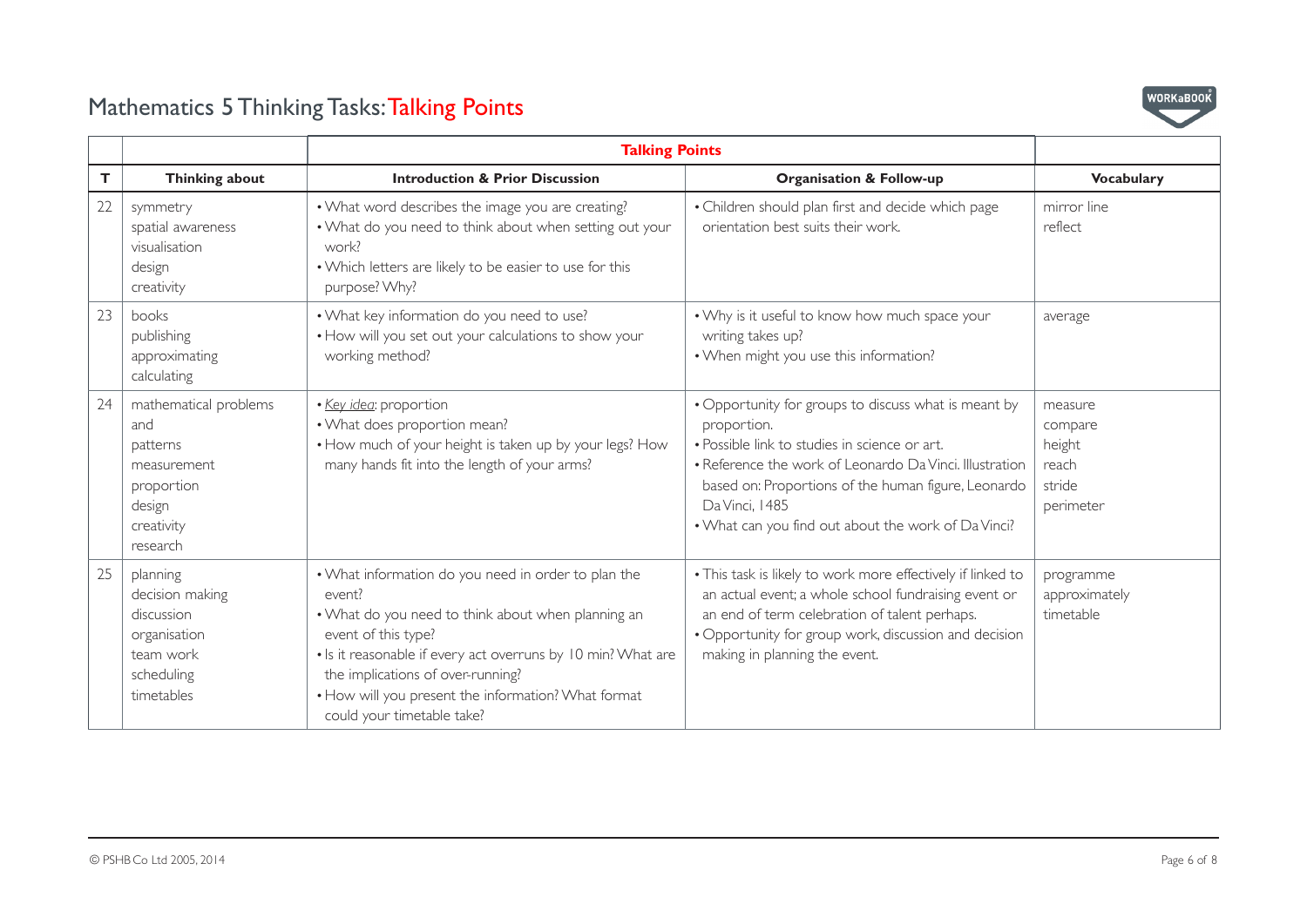

| T. | <b>Thinking about</b>                                  | <b>Introduction &amp; Prior Discussion</b>                                                                                                               |                                                                                                                                                                                                                                                                                                                                                                                                                                                                                                                                                                                                                                                                                                                                                                                                                                                                                 |  |  | <b>Organisation &amp; Follow-up</b>                                                                                                                                                                                                                                                                                                                                                                                                                                                                                                                                                                                                                                                                                                                                                                                                                                                                                                                                        | <b>Vocabulary</b>                     |
|----|--------------------------------------------------------|----------------------------------------------------------------------------------------------------------------------------------------------------------|---------------------------------------------------------------------------------------------------------------------------------------------------------------------------------------------------------------------------------------------------------------------------------------------------------------------------------------------------------------------------------------------------------------------------------------------------------------------------------------------------------------------------------------------------------------------------------------------------------------------------------------------------------------------------------------------------------------------------------------------------------------------------------------------------------------------------------------------------------------------------------|--|--|----------------------------------------------------------------------------------------------------------------------------------------------------------------------------------------------------------------------------------------------------------------------------------------------------------------------------------------------------------------------------------------------------------------------------------------------------------------------------------------------------------------------------------------------------------------------------------------------------------------------------------------------------------------------------------------------------------------------------------------------------------------------------------------------------------------------------------------------------------------------------------------------------------------------------------------------------------------------------|---------------------------------------|
| 26 | problem solving<br>decision making<br>prediction       | • What is a prediction?<br>. What sort of evidence would prove/disprove the<br>statement?                                                                |                                                                                                                                                                                                                                                                                                                                                                                                                                                                                                                                                                                                                                                                                                                                                                                                                                                                                 |  |  | . Would your results be the same if you tossed the<br>coin or rolled the die 50 times?<br>• Why is this important?                                                                                                                                                                                                                                                                                                                                                                                                                                                                                                                                                                                                                                                                                                                                                                                                                                                         | prediction<br>even<br>odd<br>evidence |
| 27 | problem solving<br>identifying patterns<br>calculating | finish with; March 27th or 327.<br>• How do you reverse addition?<br>operation<br>x5<br>$+6$<br>x4<br>$+9$<br>x5<br>$+D$<br>$-165$<br><b>Final Total</b> | . Key idea: the number you start with is the number you<br>. Key facts: multiplication is the inverse of division and<br>subtraction is the inverse of addition. Whatever is divided<br>must be multiplication and whatever is added must be<br>subtraction in order to reverse an operation?<br>• How do you record dates numerically?<br>• How do you reverse multiplication?<br>. Now try to make up your own sequences of calculations<br>to produce similar mathematical tricks.<br><b>Month</b><br>day<br>$+$<br>M1(3)<br>$\Omega$<br>$+$<br>$\mathbf{O}$<br>M <sub>5</sub> (15)<br>$+$<br>M <sub>5</sub> (15)<br>6<br>$+$<br>24<br>M <sub>20</sub> (60)<br>$\ddot{\phantom{1}}$<br>M20 (60)<br>33<br>$\ddot{+}$<br>M100 (300)<br>165<br>$\ddot{\phantom{1}}$<br>M100 (300)<br>165+D (192)<br>$\ddot{\phantom{1}}$<br>M <sub>100</sub> (300)<br>D(27)<br>$M100 + D$ (327) |  |  | • The children are not expected to provide a detailed<br>explanation or formula to explain why this works but<br>they might pick up on some points, such as:<br>• The final number (327) is the number of the<br>month(M) $\times$ 100 + the number of the day (D)<br>• Operations $2(x 5)$ , $4(x 4)$ , and $6(x 5)$ have an<br>outcome equal to $(x 100)$ .<br>• Operation 6 $(x 5)$ : produces a number which is<br>$(M \times 100) + 165$<br>• Operations 4 - 7 : $(6x4) +9 = 33$ and $33 \times 5 = 165$ .<br>. FYI: you may choose to share some of this with<br>your class:<br>- by beginning with the number of the month (3),<br>the puzzle starts after two operations have<br>already been completed: $(327-27) \div 100 = 3$<br>- the puzzle gives operations to reverse this<br>process thus returning to 327 or March 27th.<br>- the puzzle can be split into two strands -<br>numbers relating to the month (M) and those<br>relating to the day $(D)$ day. | multiply<br>add<br>subtract           |